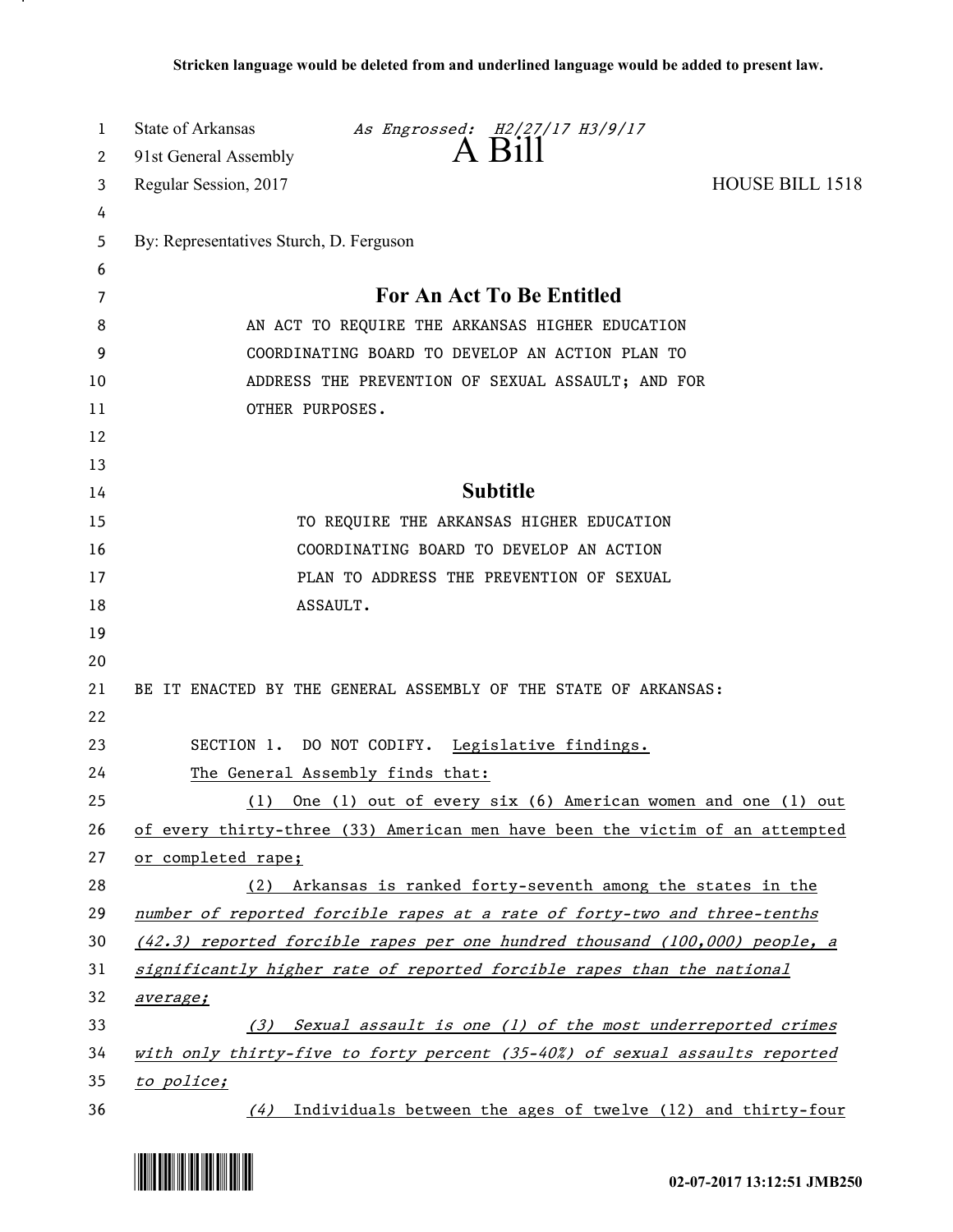| 1  | (34) are at the highest risk for sexual assault;                              |
|----|-------------------------------------------------------------------------------|
| 2  | Women and girls between the ages of sixteen (16) and<br>(5)                   |
| 3  | nineteen (19) are four $(4)$ times more likely than the general population to |
| 4  | be victims of sexual assault;                                                 |
| 5  | (6) Victims of sexual assault are:                                            |
| 6  | Three (3) times more likely to suffer from depression;<br>(A)                 |
| 7  | Six (6) times more likely to suffer from post-<br>(B)                         |
| 8  | traumatic stress disorder;                                                    |
| 9  | Thirteen (13) times more likely to abuse alcohol;<br>(C)                      |
| 10 | Twenty-six (26) times more likely to abuse drugs; and<br>(D)                  |
| 11 | Four (4) times more likely to contemplate suicide; and<br>(E)                 |
| 12 | Community colleges and universities in Arkansas provide a<br>(7)              |
| 13 | critical venue to address the prevention of sexual assault.                   |
| 14 |                                                                               |
| 15 | SECTION 2. Arkansas Code Title 6, Chapter 60, Subchapter 1, is amended        |
| 16 | to add an additional section to read as follows:                              |
| 17 | 6-60-111. Sexual assault action plan.                                         |
| 18 | (a) On and after November 3, 2017, the Arkansas Higher Education              |
| 19 | Coordinating Board, in collaboration with all public university and community |
| 20 | college presidents and chancellors or their designees, shall develop an       |
| 21 | action plan to address the prevention of sexual assault.                      |
| 22 | The action plan shall:<br>(b)                                                 |
| 23 | Incorporate sexual assault prevention information for<br>(1)                  |
| 24 | students through advising and student orientation;                            |
| 25 | (2) Integrate information about the prevention of sexual assault              |
| 26 | into academic courses if and when appropriate;                                |
| 27 | Identify opportunities to raise awareness of and provide<br>(3)               |
| 28 | resources for the prevention of sexual assault across the entire student      |
| 29 | population;                                                                   |
| 30 | (4) Identify private or federal grants available to address the               |
| 31 | prevention of sexual assault and to promote student success, including any    |
| 32 | partnerships necessary to successfully compete for grants;                    |
| 33 | Collaborate with the Department of Health or federally<br>(5)                 |
| 34 | qualified health centers, or both, to promote access to care; and             |
| 35 | Identify other topics or issues relating to the prevention<br>(6)             |
| 36 | and reduction of sexual assault.                                              |